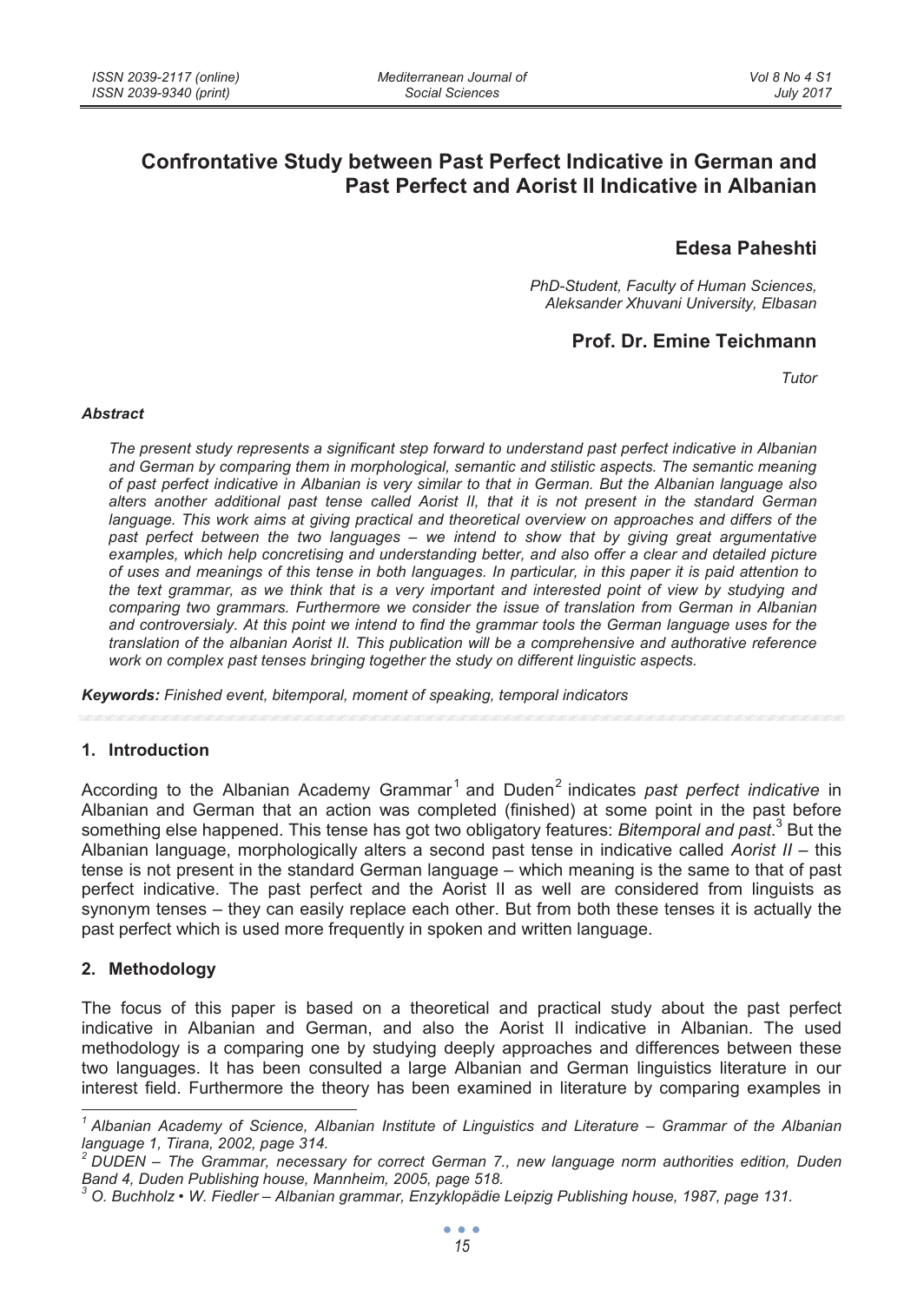both languages.

Based on our comparisons, we have listed our points of view and ideas on approaches and differences about the past perfect indicative in Albanian and German, and of course the role of Aorist II indicative.

### **3. Background and Purposes**

This paper aims at giving a practical and theoretical overview on approaches and differences about the past perfect indicative between Albanian and German, and also handles Aorist II indicative in Albanian offering a clear and detailed picture of uses and meanings of these tenses in both languages.

We have paid attention to the text grammar and also wish to consider the issue of translation from German in Albanian and controversialy. This publication will be a comprehensive and authorative reference work on past tenses indicative bringing together the study on different linguistic aspects.

### **4. Analysis**

Before starting handling the functions of these tenses, we firstly intend to have a look in the morphological level. The past perfect in active voice in Albanian is composed of two parts: "*The past tense of the verb 'kam' (to have) in past tense + the past participle of the main verb*" [example: unë kisha pyetur (I had asked)]. In the German language the past perfect in active voice is also composed of two parts: "*The past tense of the verbs 'haben/sein' (to have/to be) in past tense (preterite) + the past participle of the main verb*" [examples: ich hatte gefragt/ich war gewesen (I had asked; I had been)]. Based on the morphological formation rules, we have noticed approaches between the two languages in the active voice. In Albanian Aorist II in active voice is also composed of two parts: "*The Aorist I of the verb* , kam' (to have) + the past participle of the main verb<sup>"</sup> (example: unë pata pyetur<sup>4</sup>). Above we have mentioned that the German morphologically doesn't alter the Aorist II - so, it is impossible to confront the two grammars in the morphological level about this tense. But we are going to show some very interesting and good argumentative examples by observing them in the translation area. According to Helbig and Buscha<sup>5</sup>, and the Albanian Academy Grammar<sup>6</sup> the past perfect indicative has got, in both languages, two main variants of use:

1. *Past perfect indicating a resultative action in the past* (1). This type of past perfect doesn't have any modal factor present, but it can contain facultative *temporal indicators* or can be followed by a temporal subortinated clause. In this variant the past perfect can be replaced in both languages by perfect.

(1)

*Ato kishin qenë plaka në kohën e mbretërisë dhe kishin qenë plaka edhe përpara mbretërisë, në kohën e republikës. (Kronikë në gur, Ismail Kadare, f. 31) Greisinnen waren sie schon während der Königszeit gewesen und auch vorher, in der Republik. (Chronic in Stone, Ismail Kadare, page 38)* 

In the sentence (1) the moment of speaking is identical to the moment of observing – both took place after the event. The example doesn't contain certain temporal indicators, but we can understand the temporal character of the sentence from the context, and this sentence offers us a very good possibility to observe the summary character of the past perfect: "*kohën e mbretërisë,*

 *4 It is impossible to translate this example in English as this tense isn't present in the standard English language. 5 G. Helbig. • J. Buscha – Handbook for the German grammar as a foreign language, Berlin and Mynih: Langescheidt Publishing house, 2005, page 136-137.* 

<sup>&</sup>lt;sup>6</sup> Albanian Academy of Science, Albanian Institute of Linguistics and Literature – Grammar of the Albanian *language 1, Tirana, 2002, page 314.*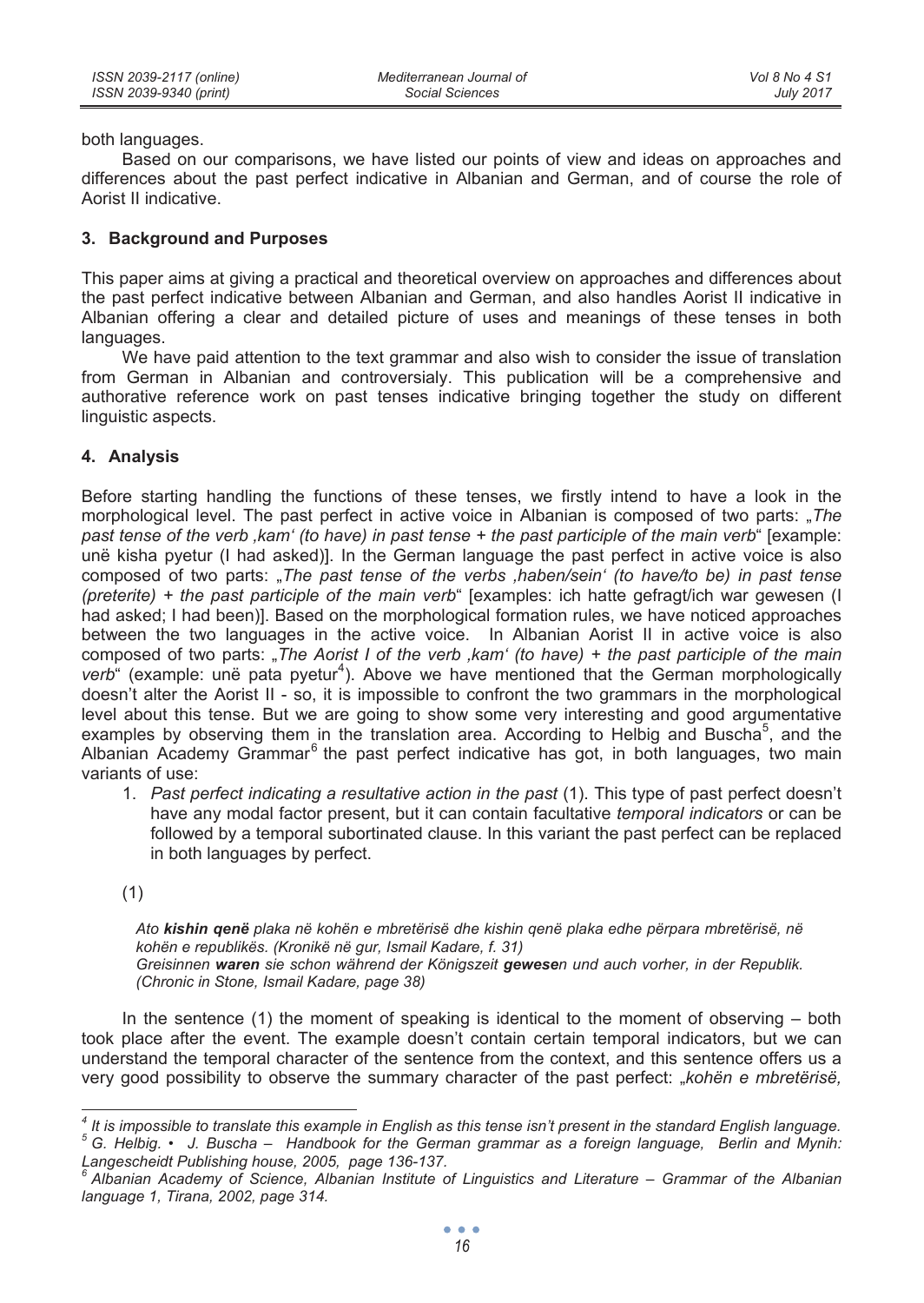| ISSN 2039-2117 (online) | Mediterranean Journal of | Vol 8 No 4 S1    |
|-------------------------|--------------------------|------------------|
| ISSN 2039-9340 (print)  | Social Sciences          | <b>July 2017</b> |

*kohën e republikës*/ *Königszeit, Republik* (time of the king, time of the republic) - because they both are cosidering a very long time. And the great thing to observe here is also the connection to the present times – the wise ladies are still the old ones. We can feel here the resultative character of the event in the moment of speaking.

2. *Past perfect indicates a completed event in the past, which hasn't got any connection to a certain moment in the past* (2). In this variant of use the modal factor is not present - just like in the first one - it can have facultative *temporal indicators* or can be followed by a temporal subortinated clause.

(2)

*Kur dolëm nga shtëpia e Dino Çiços, shiu kishte pushuar. (Kronikë në gur, Ismail Kadare, f. 97) Als wir Dino Çiços Haus verließen, hatte der Regen aufgehört. (Chronic in Stone, Ismail Kadare, Page 112)* 

The moment the event happened  $(2)$   $\overline{a}$  ka rënë shi/es hat geregnet" (it has been raining) lays before the observing moment "Kur dolëm nga shtëpia e Dino Çiços /Als wir Dino Çiços Haus verließen"(As we left Dino's house), and both take place before the moment of speaking – the speaker refers later about it. In this variant the past perfect can't be replaced by the perfect. The meaning of the past perfect is precised by the context, just like in the first variant – this tense has got the grammatical value of the Aorist I in the past: The event was completed (finished) before. In Albanian as in German (2) the past perfect is followed by a temporal subordinative clause "Kur dolëm nga shtëpia e Dino Çiços/Als wir Dino Çiços Haus verließen".

We have mentioned above that the modal factor isn't present in either of the variants of past perfect indicative. And this is very correct as this tense doesn't tend to have modal nuances. According to Buchholz and Fiedler the presence of modal factor in past perfect structures is extremely rare, but not impossible. We could find examples in a main clause of an hypothetical sentence which signals the past perfect unreal conditionality of the past (6). Frequently, it is a preterite comparinson.<sup>7</sup> (4). Since both applications of the past perfect indicative (3) & (4) occur in unreal sentences ("pa ia **kisha treguar** qejfin/sonst **hätte** er etwas **erlebt;** sikur **kishte parë** ndonjë fantazmë/als **hätte** er einen Geist **gesehen**") in the translation in German will be applied subjunctive II "kisha treguar:hätte erlebt, kishte parë:hätte gesehen".

(3)

*Ishte yt atë atje, pa ia kisha treguar qejfin! Es war dein Vater dort, sonst hätte er etwas erlebt.* 

(4)

*Ishte me të vërtetë i hutuar, sikur kishte parë ndonjë fantazmë. Er sah wirklich verwirrt aus, als hätte er einen Geist gesehen.* 

Furthermore we have noticed, that in both languages, the imperfect, the Aorist I or the preterite indicative turn into past perfect indicative in indirect speech structures (5). In the sentence (5) the cited speaker "*Aldo Barabamua*" is mentioned – and to report about his words the author has choosen the past perfect in the orginal text in Albanian, and also in the translation in German. In both cases in the first part of the sentence – the quoted speech – the verbs are used to report what originally was said: They are in preterite *"gab"* in German and in Aorist I "*kishte"* in Albanian.

(5)

*- Eh, artileri kishte në kohën time, - kishte thënë duke ngritur gotën e fundit në kafene Avdo* 

*<sup>7</sup> O. Buchholz • W. Fiedler – Albanian grammar, Enzyklopädie Leipzig Publishing house, 1987, page 132.*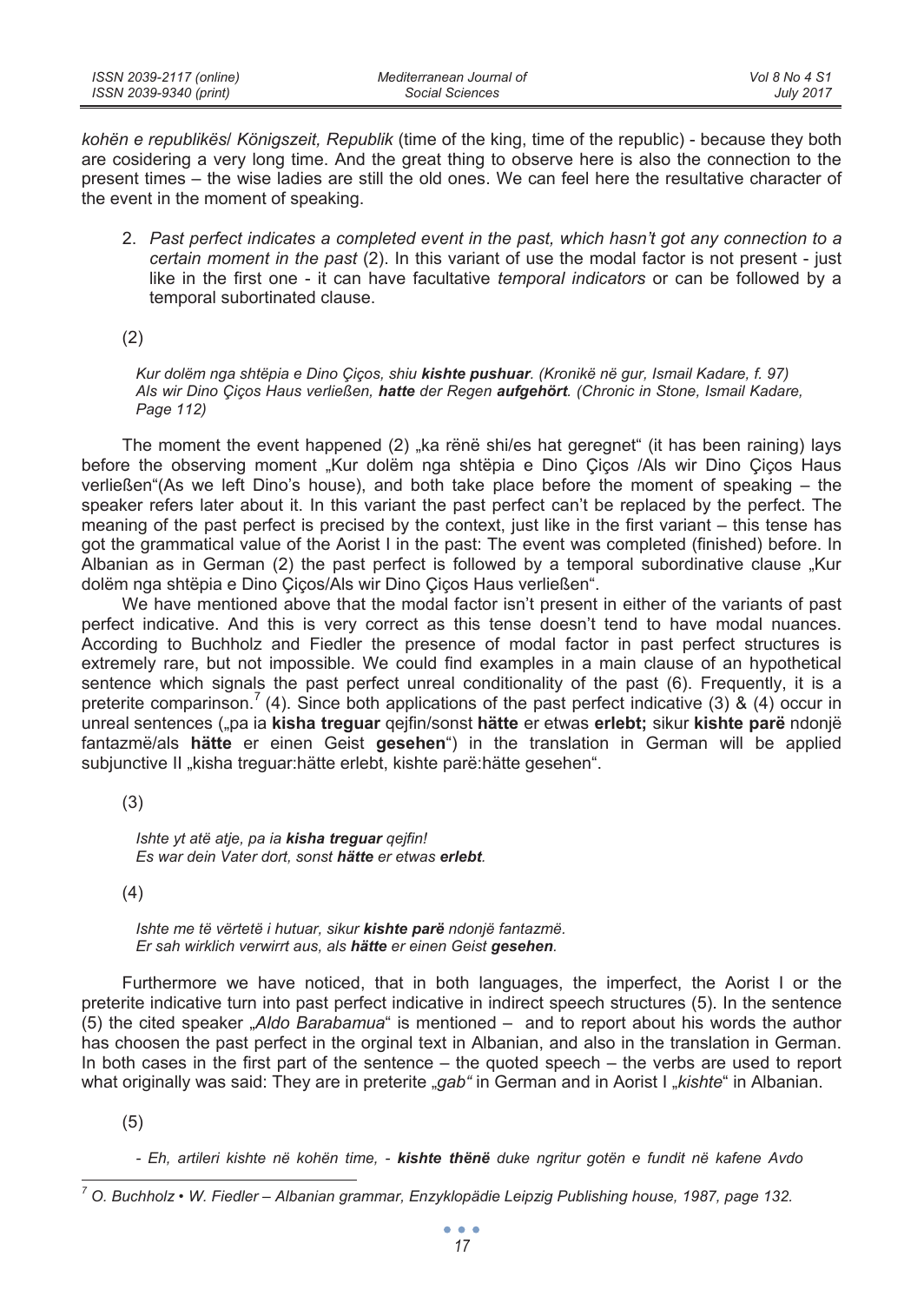| ISSN 2039-2117 (online) | Mediterranean Journal of | Vol 8 No 4 S1    |
|-------------------------|--------------------------|------------------|
| ISSN 2039-9340 (print)  | Social Sciences          | <b>July 2017</b> |

*Barabamua. (Kronikë në gur, Ismail Kadare, f. 98)* 

*"Ja, zu meiner Zeit, da gab es noch Artillerie!" hatte Avdo Babaramo, das letzte Glas erhebend, im Café erklärt. (Chronic in Stone, Ismail Kadare, Page 113)* 

In both from us choosen novels lead preterite in German and imperfect in Albanian as narrative tenses. When the writers want to refer about an event that had happened before a certain moment in the past, so before imperfect, they do use the past perfect. This is generally the case, and there may also be examples in which the author decides more on the preterite in German, and in the translation in Albanian, even in the original text is applied the past perfect – this can be explained very well by considering the inclination of the Albanian language to use the past perfect indicative, when it comes to describe events or characters in the past. In German, preterite is preferred as narrative tense, and when we compare the spectrum of using this tense in German to that in Albanian, we come to the conclusion: *The application spectrum of the preterite as a narrative tense in German is wider as in Albanian.* Below we can observe the confrontation "*past perfect in Albanian : preterite in German"* through the example (6) taken from the author I. Kadare in Albanian and translated in German by J. Röhm.

(6)

*Pastaj gruaja e kish spërkatur vendin dhe kish ikur shpejt duke ua humbur gjurmët atyre që e ndoqën. (Kronikë në gur, Ismail Kadare, f. 27) Dann hatte die Frau den Ort besprengt und war so rasch verschwunden, dass die Verfolger* 

*ihrer Spur verloren. (Chronic in Stone, Ismail Kadare, Page 33)* 

Another important focus of our work is the issue of translation. If we look closer at above mentioned examples (1 - 6), we can say that in the translation area, both languages almost act the same: We identified approaches in the semantic, syntax, emotional, stylistic and modal levels.

At the beginning of this work, we have mentioned, that the morphological forms of the Aorist II indicative are not present in German - by translating Aorist II from the Albanian into German, translators use the past perfect indicative (7) & (8). Let us have a look at the examples below, taken from the novel "*Chronic in Stone*" by Ismail Kadare, and the novel "*Nothing new from the Western front*" by Erich Maria Remark (7) & (8), and understand better which tense the translaters have choosen to translate the Aorist II in German:

(7)

*Er war nur bewusstlos gewesen. (Im Westen nichts Neues, Erich Maria Remarque, Page 16) Pati qenë pa ndjenja për një kohë të gjatë. (Asgjë e re nga fronti i perëndimit, Erik Maria Remark, f. 18)* 

#### (8)

*Gruaja e Mane Vocos qe zbardhur në fytyrë nga tmerri. E panjohura qe zhdukur sa të hapësh e mbyllësh sytë. (Kronikë në gur, Ismail Kadare, f. 27, 28) Mane Vocos Frau war schreckenbleich geworden. Keinen Wimpernschlag später war die Fremde verschwunden gewesen. (Chronic in Stone, Ismail Kadare, Page 33)* 

As Aorist II indicative in Albanian has the same meaning to the past perfect indicative also in Albanian, may this lead the translators to use the same tense structure as past perfect, when it comes to translate structures of Aorist II from Albanian to German or controversily. In the examples (7) and (8) in German, the verbs "*war gewesen"* and *"war geworden"* are in past perfect indicative. Sentence (7) is taken from the original text in German and the translator has decided to use Aorit II in Albanian "*pati qenë*". The same happens when we observe the translation from Albanian into German in the example (8): The translator used the past perfect in German for the sentences in Aorist II in Albanian "*qe zbardhur*" and ""*qe zhdukur*". Therefore, both these tenses "*Aorist II:Past perfect"* can be treated morphogically and semantically as synonyms, so they can easily replace